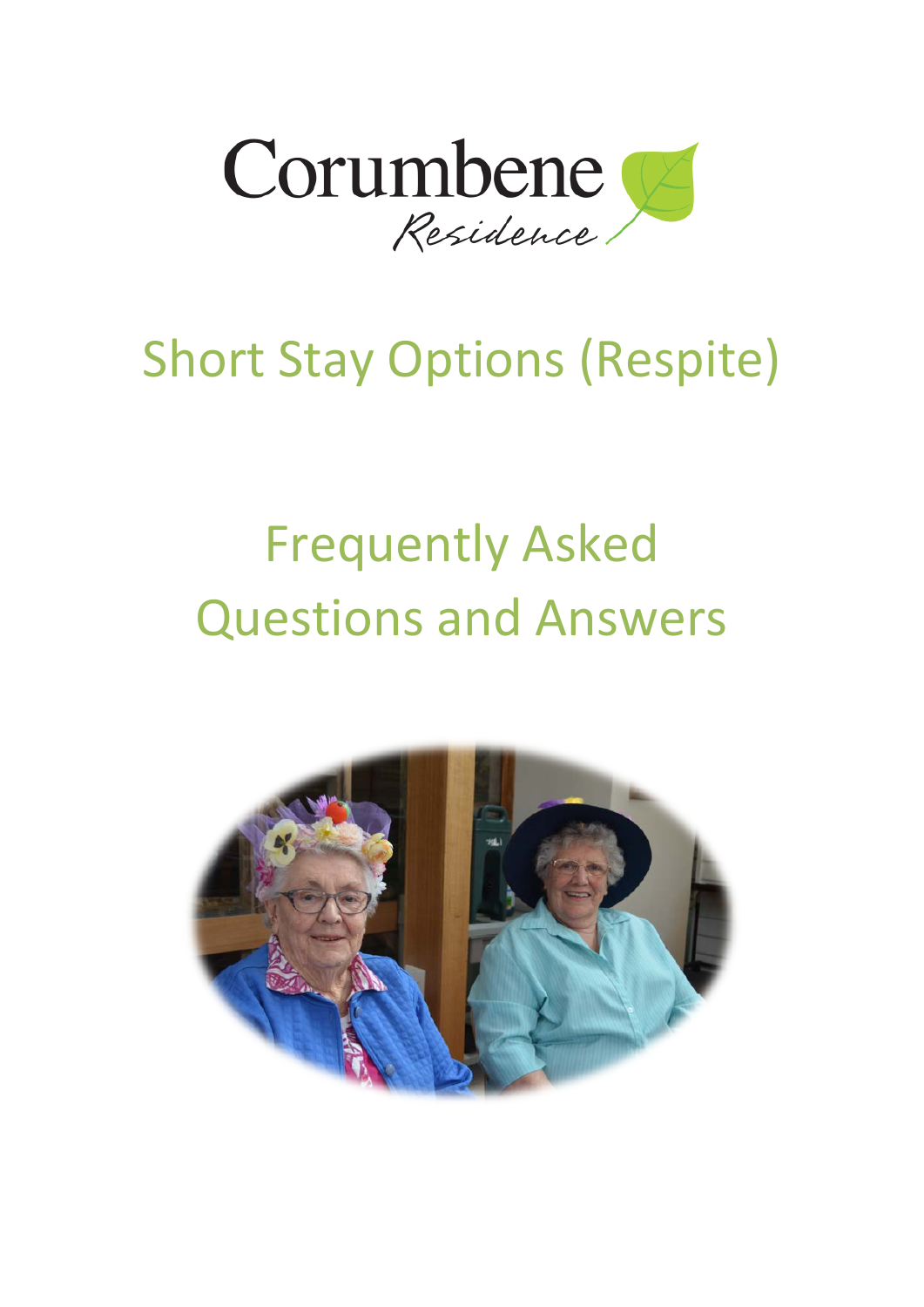## **Introduction**

At Corumbene Residence, we welcome you or your loved one, to rest and recover with us. It is an excellent opportunity for you to come and be a part of our welcoming community and enjoy the benefits of 24 hour care, delicious meals and exciting activities.

## What do I need to bring?

## *Essential items are:*

- We take the hassle for you and provide a complete laundry service. Just like you, we really don't like things going missing! To ensure this doesn't happen, we need your personal clothing items to have your name on them. Once again, to take out the hassle, we would be happy to help if you would like us to do this for you – just let us know.
- All medications in a Webster/blister pack and a completed medication chart from your GP. Let us know if you are not sure how to do this.
- Personal toiletries.
- Of course you are welcome to bring items such as books, personal electronic devices (mobile phone or tablet), items to support activities of interest such as knitting or card games.
- Walking shoes, sunhat, mobility support (walking frame, stick). We have beautiful gardens and shaded areas for you to sit and enjoy the beautiful Derwent Valley landscape and country views.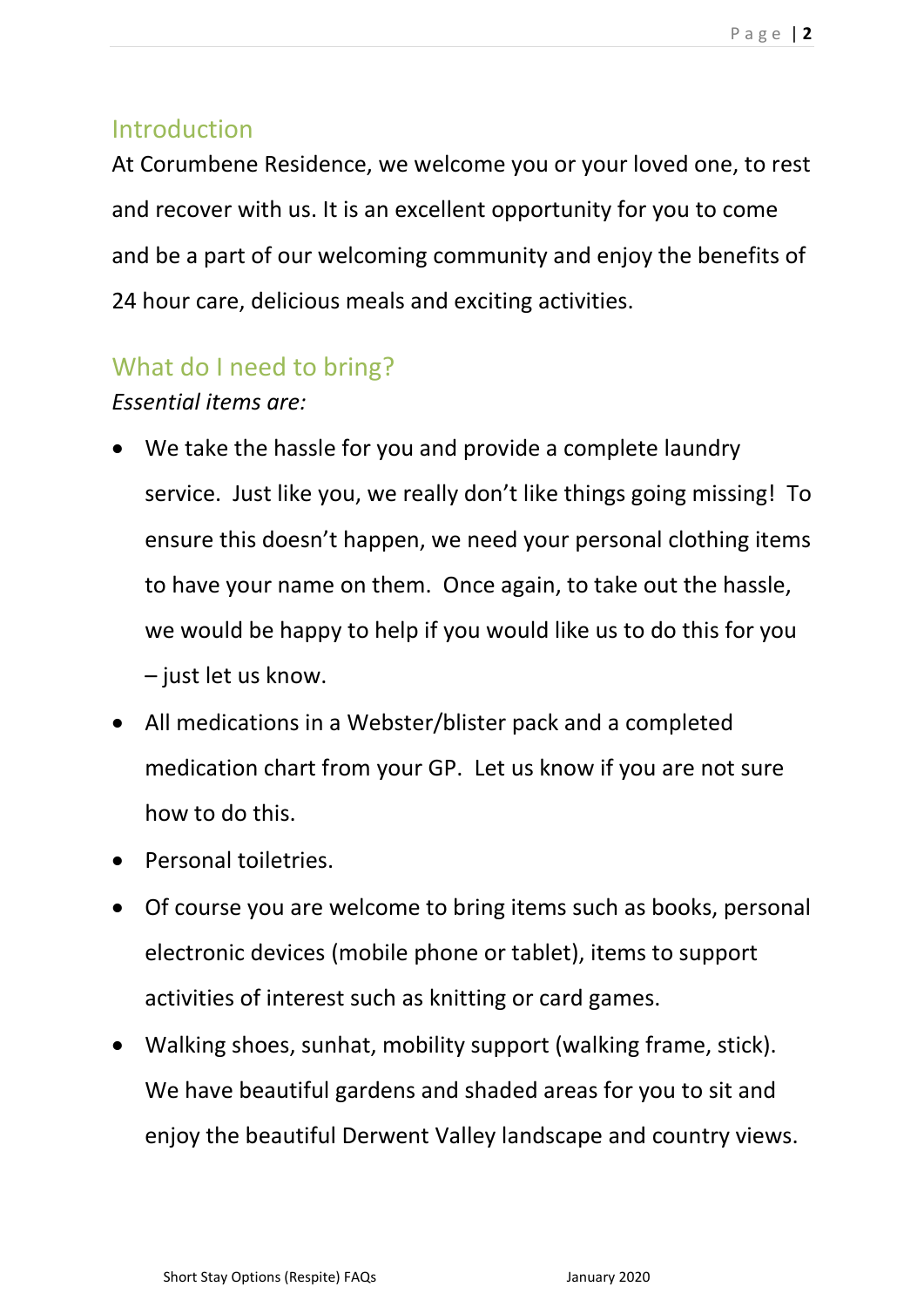We are obliged to check all electronic equipment, just let us know what you are bringing and we can arrange this for you when you arrive.

## Who will provide me with my medications?

Our care team will support you with your medications. If you wish to administer your own medication, your doctor will need to advise this in the provided paperwork.

## Can I have visitors?

Of course, we would like you to treat the Corumbene Residence as if it were your own home. Tea and coffee are always available, and you can arrange for your guests to join you for a meal for a nominal fee – simply let reception know and they will contact the kitchen to ask whether availability before processing the meal payment.

## Can I leave Corumbene Residence?

Yes, you can leave the residence during the day, please sign the signin book at Marriot Avenue entrance to note your absence. However to ensure your safety and wellbeing, respite residents are not permitted to have overnight leave (this is mandated through the government funding arrangements).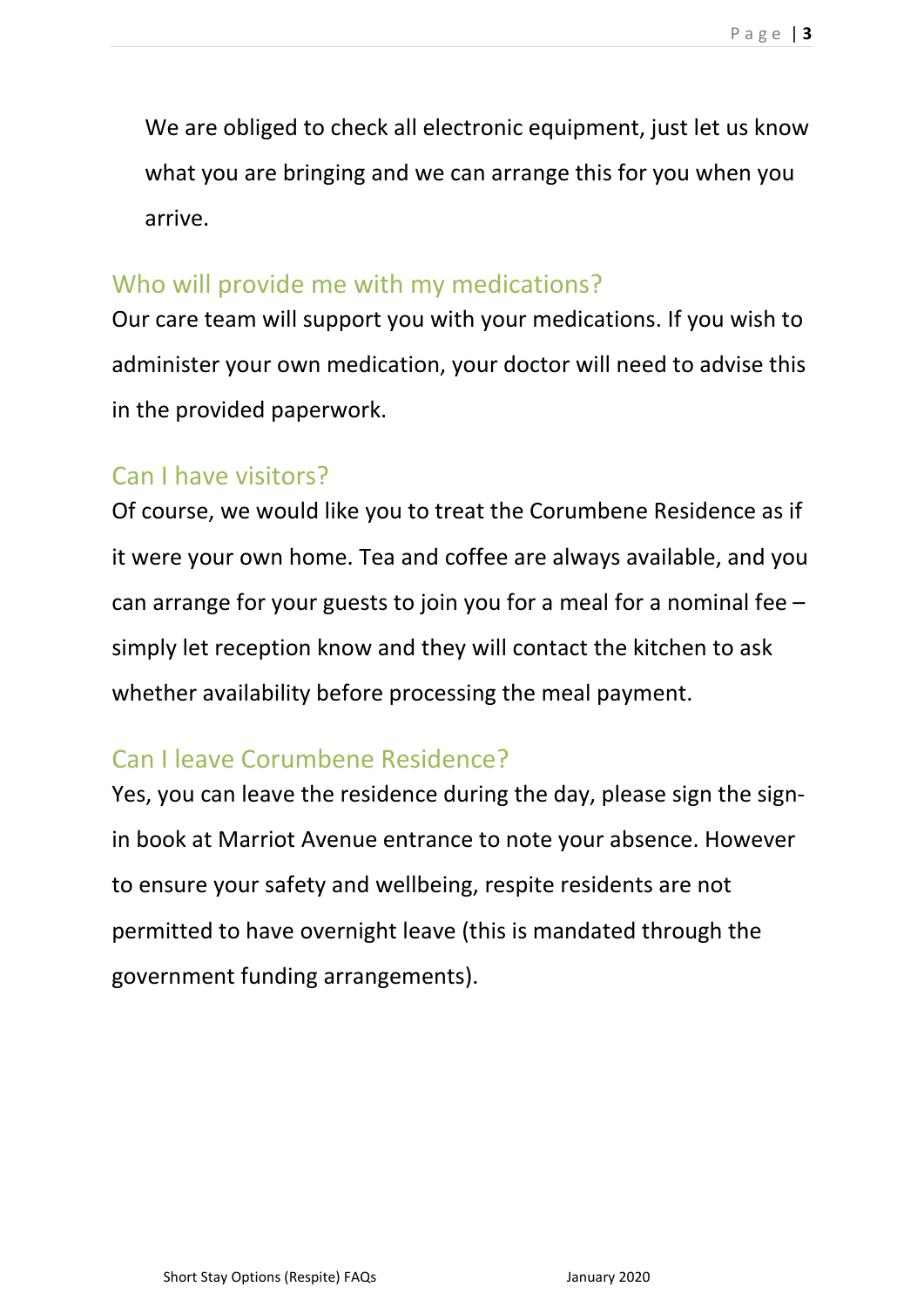## What is included in my short stay (respite)?

Respite residents have access to the same services, hospitality and care as permanent residents. This includes all meals and activities. Corumbene Residence has a range of activities, tailored to suit the needs and interests of our residents. To find out more about the activities offered, including bus outings, please check with the Leisure and Lifestyle team or reception staff. WIFI is available for a small fee during your stay, and is provided throughout the Residence and courtyard areas.

## What lifestyle options are available?

Corumbene is pleased to have an in-house café – The Linkway Café is open Tuesdays to Thursdays 12 noon to 3pm and caters for hot snacks, homemade cakes and hot and cold drinks. We also have an in-house hairdresser who is on site Mondays and Wednesdays. Please visit Nicole in her Salon in the Linkway, to make your bookings. We also offer a library in our formal lounge and a mobile library service. Please let us know if we can assist.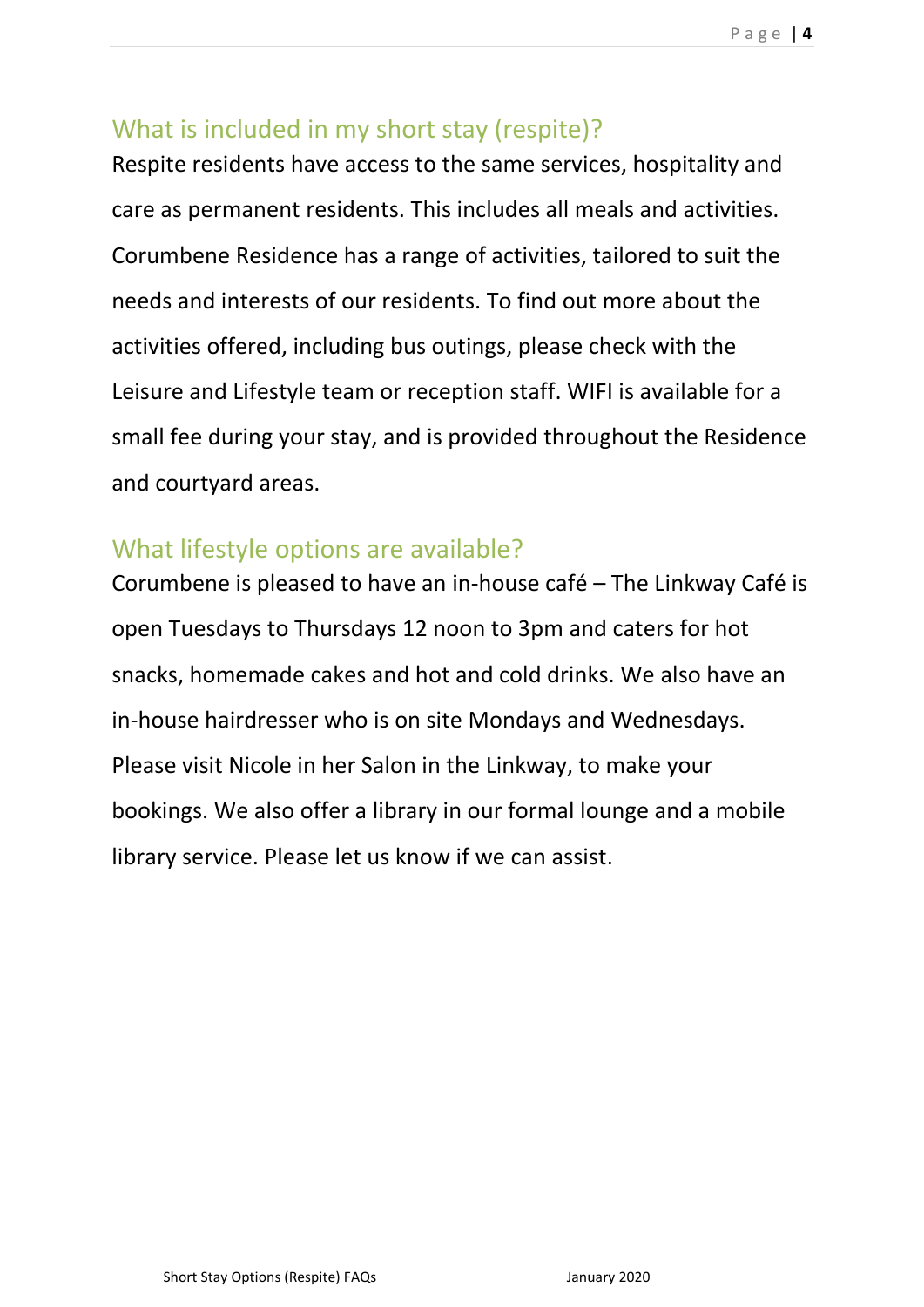#### Page | **5**

### What health services are available?

Corumbene Residence has a range of visiting health services, including physiotherapy and podiatry. Please speak with our Residential Care Coordinator about accessing these services during your stay. Corumbene Residence has a hairdresser on site, Mondays and Wednesdays. You can put your booking request in her diary, located in Nurse Station 1.

## Can you cater for my dietary requirements?

Yes, we have experience in catering for a wide variety of dietary requirements and preferences. Please advise us when making your booking about any requirements or preferences.

## Can I extend my respite booking?

If Corumbene Residence has respite availability after your scheduled departure date, you are welcome to extend your stay. Funded respite is valid for 63 days per year, however this can be extended in consultation with the Aged Care Assessment Team or you can fund it privately. Should you wish to remain on a permanent basis, this can be arranged in consultation with us subject to availability. You can contact Community Based Support on 1800 052 222 to extend or book further respite.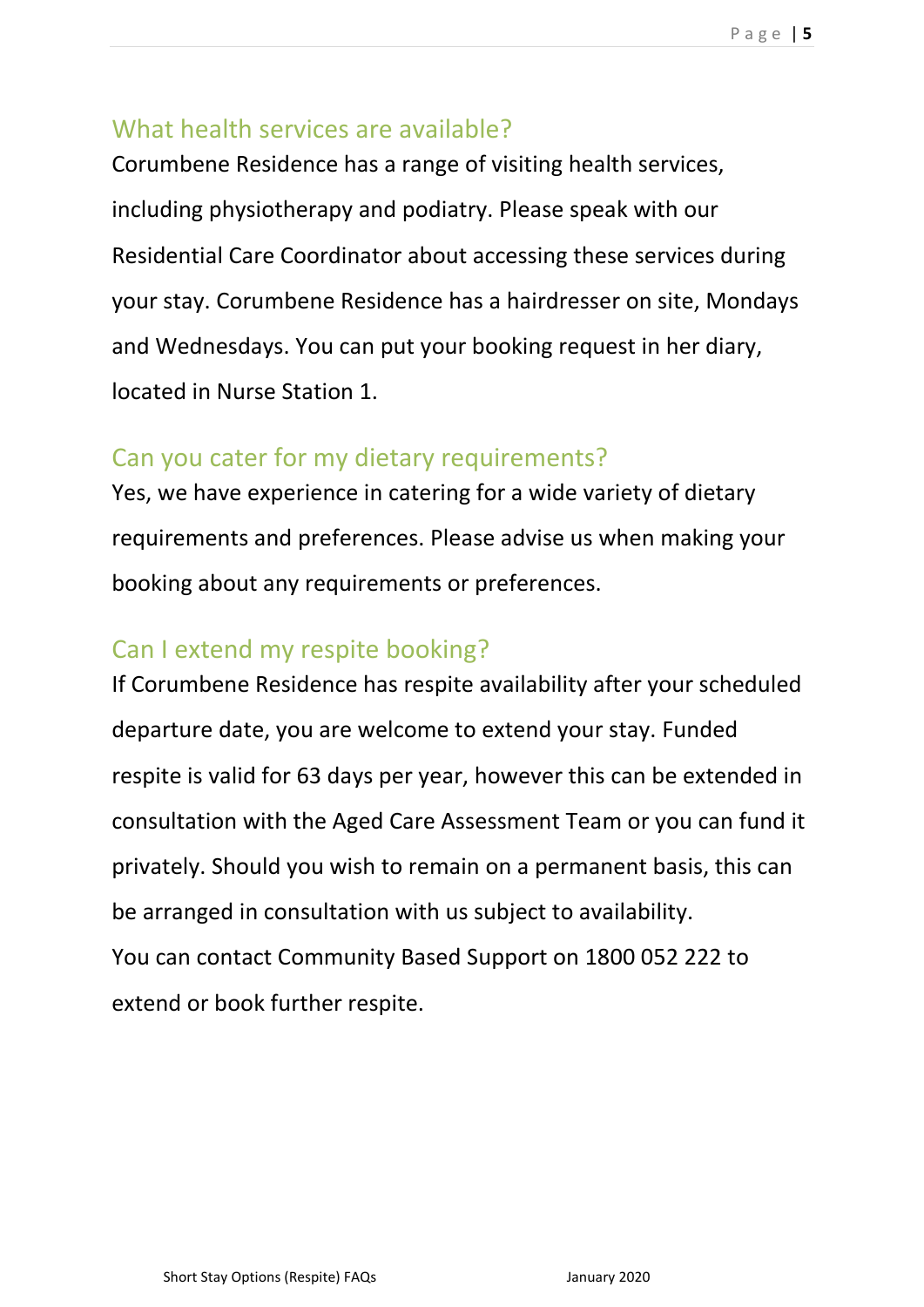## Can my GP visit me at Corumbene Residence?

Yes, if your doctor is willing to visit you at Corumbene Residence, they are very welcome to do so should you require. Alternately, GPs visit Corumbene Residence from the Derwent Valley Medical Centre twice a week. GP services will be billed to you.

## Can I have my mail redirected to the residence?

Yes, you can. Just remember to cancel the redirection upon your return home. You can also post mail via reception. Stamps and envelopes are available for purchase.

## Can I bring any of my furniture with me?

All the furniture in your respite room is provided by Corumbene Residence to make your stay as easy, enjoyable and comfortable as possible. For logistical and safety reasons, we are unable to permit respite residents to bring additional furniture with them. Should the furnishing not be suitable to meet your care needs, alternate arrangements can be made via discussion with the Residential Care Coordinator.

Permanent residents are welcome to bring in additional furniture.

## Can I bring my pet?

Unfortunately not, however please speak to the Residential Care Coordinator to see if it is appropriate for your pet to visit as Corumbene Residence is very pet-friendly.